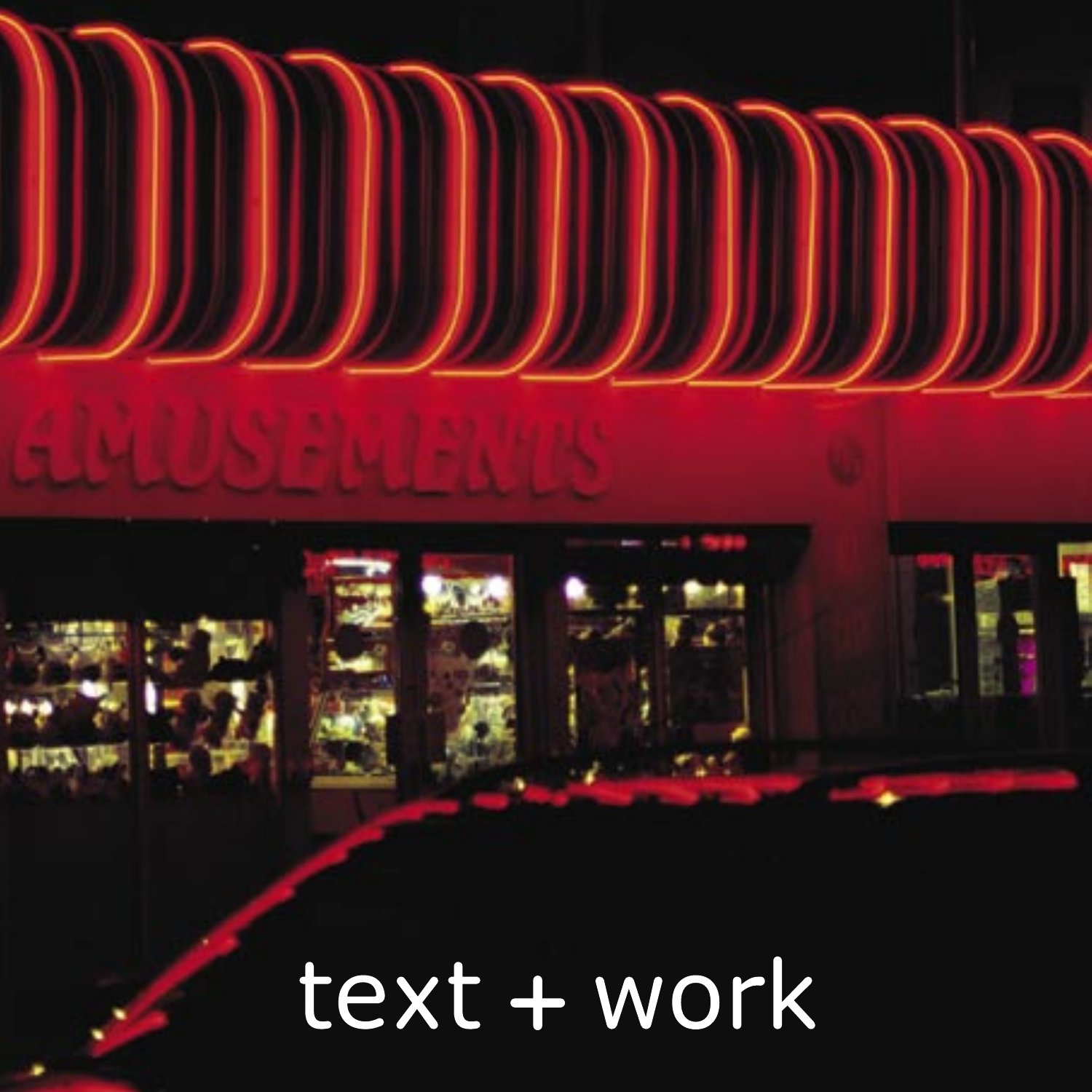## **Going back** David<br>Balte<del>r</del> **Bate+Denny Robson**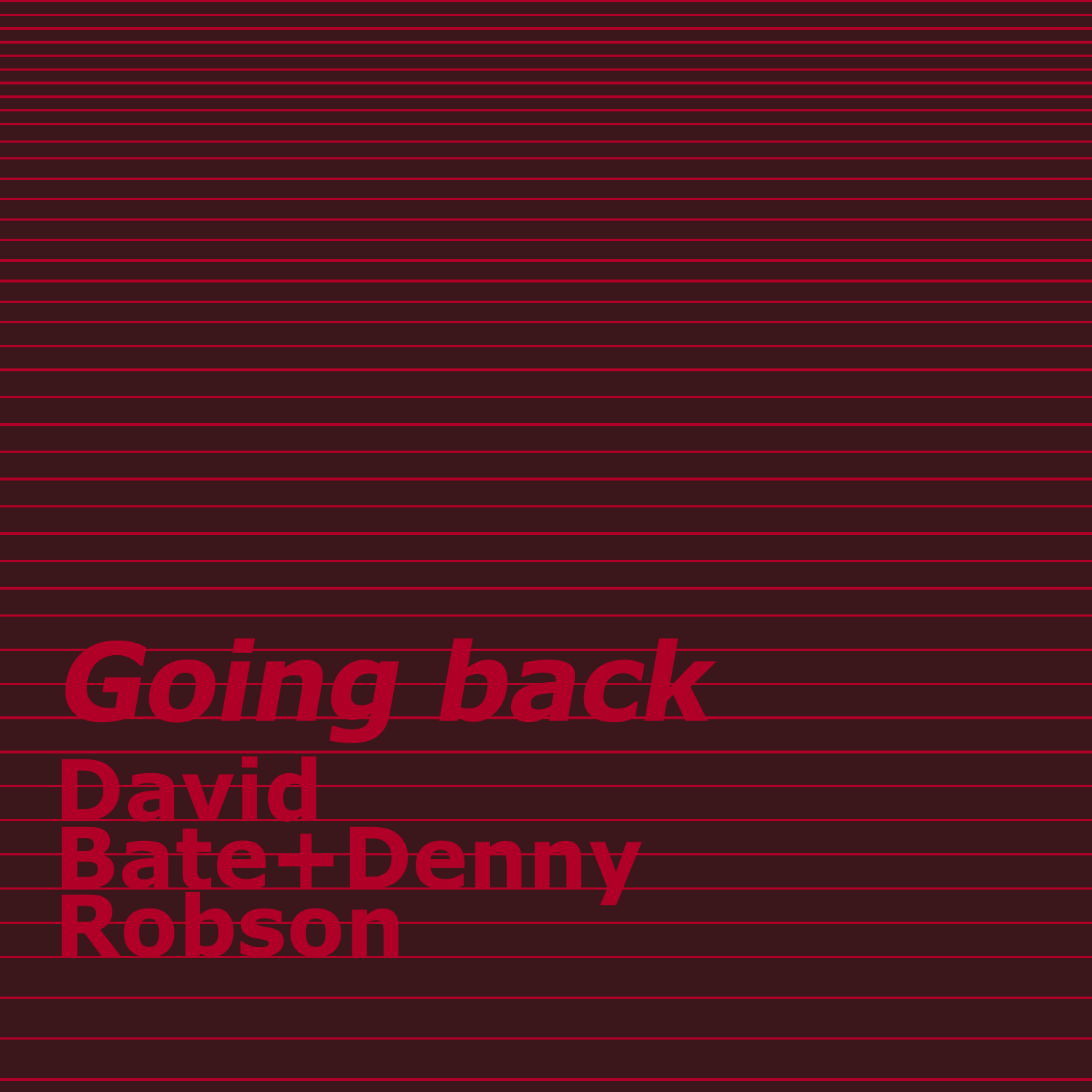#### *Going back*

In *Going back* Denny Robson is interested in the ways a medium of stillness can take time itself as its subject and suggests something of the complexities of relationships with the past. Her work depicts a journey, both spatial and temporal, back to the seaside towns where she grew up, and back to another time. Denny is interested in the universal in any '*going back*', that at such times the past can exist in the present, a present in the past, so that in the act of looking we may see not only a present-day landscape, but also an overlay of the site it once was.

A dark, deserted funfair marks the end of the journey, and climax of recall. The Spanish City at Whitley Bay, built in 1903 and recently pulled down, was the summer backdrop for generations of teenage desire, played out in nights filled with excitement, the smell of diesel, music deafening at every ride.

These images are devoid of life, the dodgems, the waltzer, the grand national (on which only the coolest would stand, precarious but nonchalant), all are stilled. But the emptiness of the images, together with captions that float rather than anchor, hints at narratives, at tales that have no beginnings or ends.

"I don't believe the past is fixed, any more than our memories are fixed, but that both are flexible, subject to interpretation, to our creativity, and open to narrative possibilities that may alter as often as we do ourselves. In *Going back* I wanted to explore such possibilities, in spaces that might invite the viewer to do likewise". Denny Robson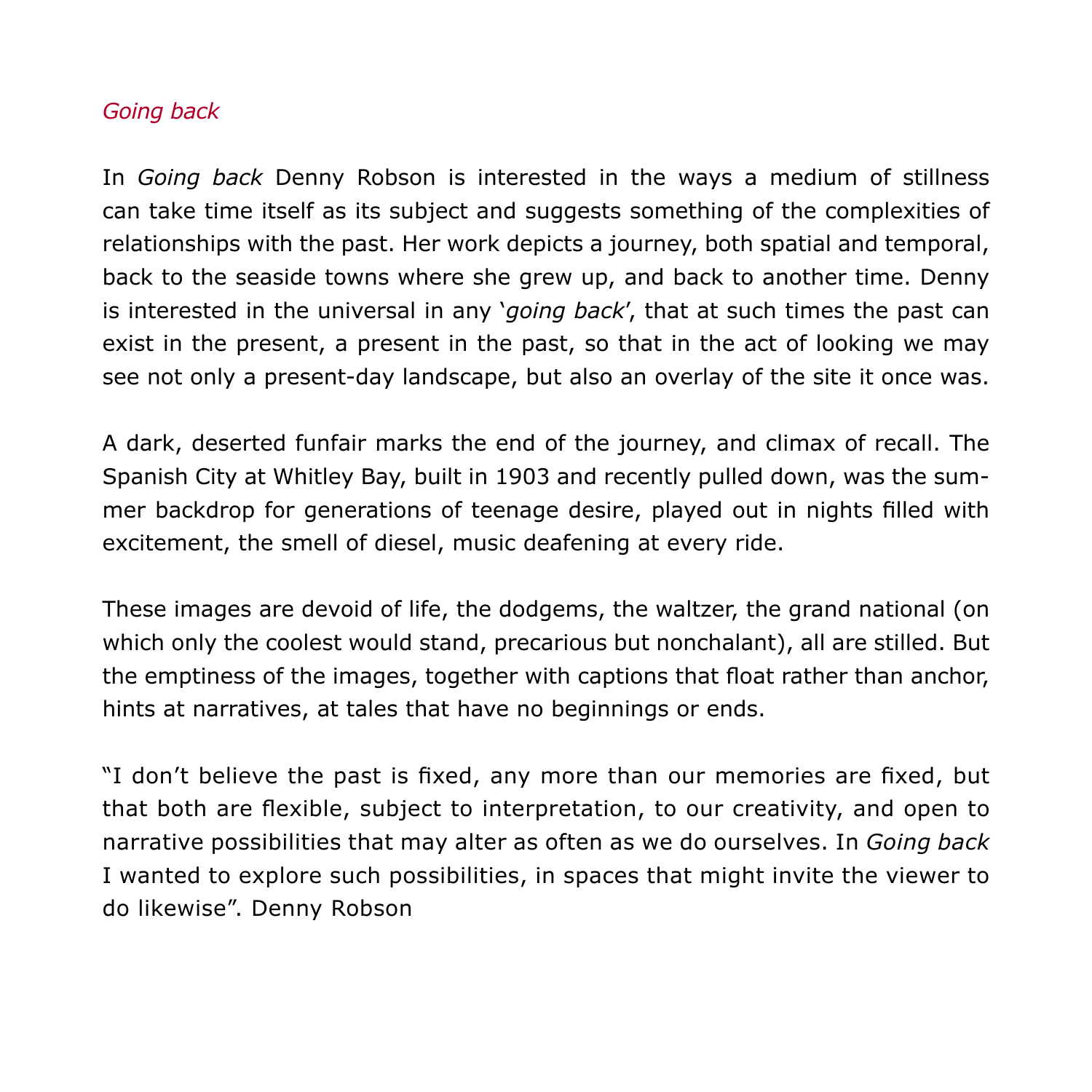The following essay does not comment directly on the photographs by Denny Robson. This is, in part, to respect the openness of her work, but also to insist on a lack of closure in the essay here. This text is not here to explain her work, but to speak indirectly and parallel to her project, to what her work addresses. In other words, the relation is a poetic one, where meanings may fray across one another, like two pieces of overlapping fabric.

David Bate

Time Past and Photography

The relation of photography to time has been a topic of growing interest in recent years, perhaps because photography is no longer the medium it was. In fact photography has always been seen as having a specific relationship to time, such that time is regarded as part of its essence. Yet, oddly, no one ever actually asks: what or whose time are we talking about?

Photographs are seen as traces of the things they represent and, whether that is true or not, the notion of time involved in this idea has always gripped thinking about photography. Indeed, any photograph has a specific relation to time, firstly, the time in which it was made. Photographs are said to have a 'date-stamp' that they give to the contents of a picture, a 'this is how it looked – then'. Since photographs are always produced after the shutter has been clicked, the actual production of the picture is always as a 'pastness'. The picture constructs an image of something that, by the time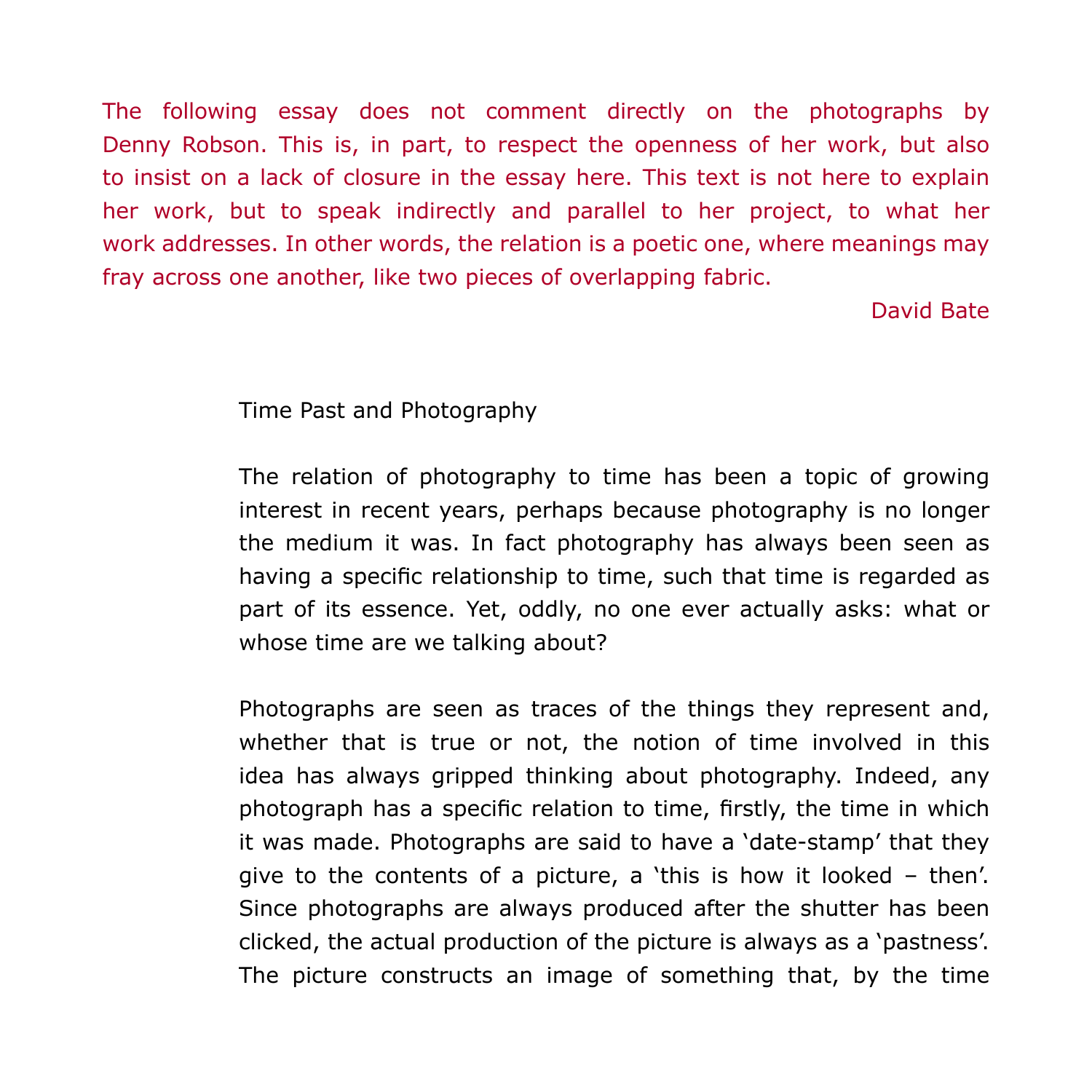it is an image, is already a 'past' event. This 'pastness' about the photograph is assumed to be inevitable. Now the strange thing about this pastness is that when the viewer looks at a photograph they are always looking at it 'now', in their own time. This is a different time from that of the photograph (the time of its production). So already there are two different times involved here. One is the time of the photograph itself; the second is the time of the viewer, the time in which they look at the picture. In this second time, the act of looking at a photograph is always in the present tense, it is always 'now'. Even if she or he is looking at a photograph from the 1830s, it is always the viewer who animates the picture here and now 1.

The differences between these two times, between what might be called the social time (the 'then') of the photograph and the psychological time 'now' of the viewer, is what is always encountered by a viewer when looking at a picture. This process of dealing with different times can be named as a process of the negotiation of temporality. It is this relation of then to now that is always said to be present in the encounter of looking at photographs. So, as it can be seen so far, the question of time is already far more complex than merely saying 'photography has a pastness about it'. Indeed, the first time, the social time of the production of the photograph, is made more complicated when the content (or even the form) of the picture is itself already from another time, i.e. not from the social time when the picture was actually made. Thus, the already existing time of an object represented in a photograph can create an internal disruption of time within the picture itself. A kind of internal pastness, where the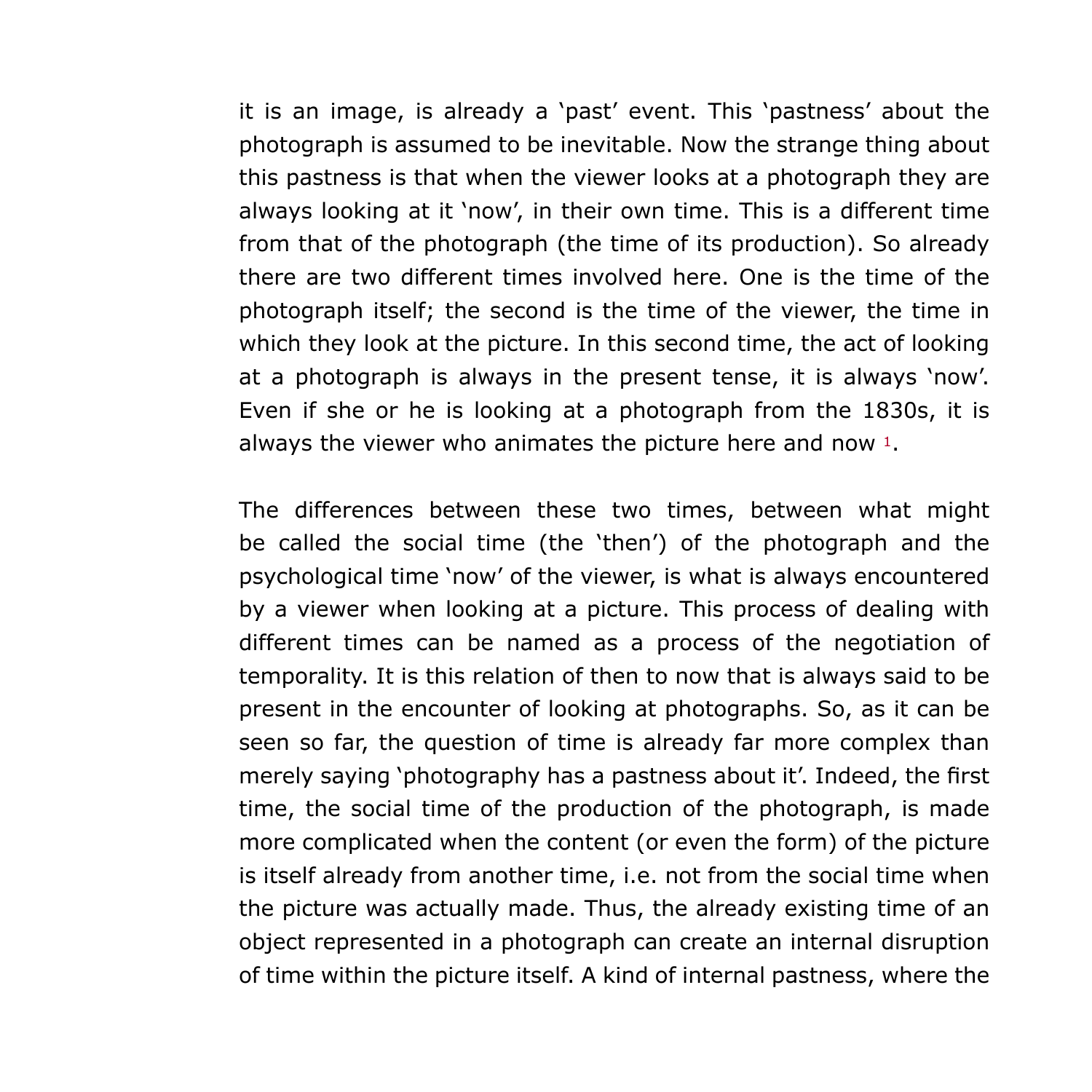photograph appears in conflict with its own timeliness and a double pastness is invoked within the structure of the photograph. It is perhaps for such a structure that photographs are so often regarded as simply a medium of melancholy and loss. Thus far are three times: the social time of the picture, a psychological time of the viewer and the time of an object, thing or person(s) in the photograph.

Now, there is another type of time to be introduced here before returning to the issue, raised above, of the process of negotiation of temporality (or temporalities). This other type of time is historical or cultural time: the time of human society. Cultural processes, 'our history' have had their own impact on photography. For example, today photography is no longer a 'latest medium' as it once was at the beginning of the last century. Since its invention in the industrial revolution, photography has played a key role in visually representing cultural processes. But now time has changed the historical role of photography.

As digital technologies speed us into our new century faster than photography did in the last century, lives are lived with visual images at a pace unsurpassed in history. Television, computer images, website culture and mobile phone pictures via satellite transmissions, etc. have all superseded 'photography' (in its old analogue support structure) as the dominant form of visual representation. The old processes of photography now seem slow. (Of course computers can and do reproduce photographs, but in this instance I am simply concerned with the perception of photography 'as an old medium'.) Screen images have entered our homes, introducing transient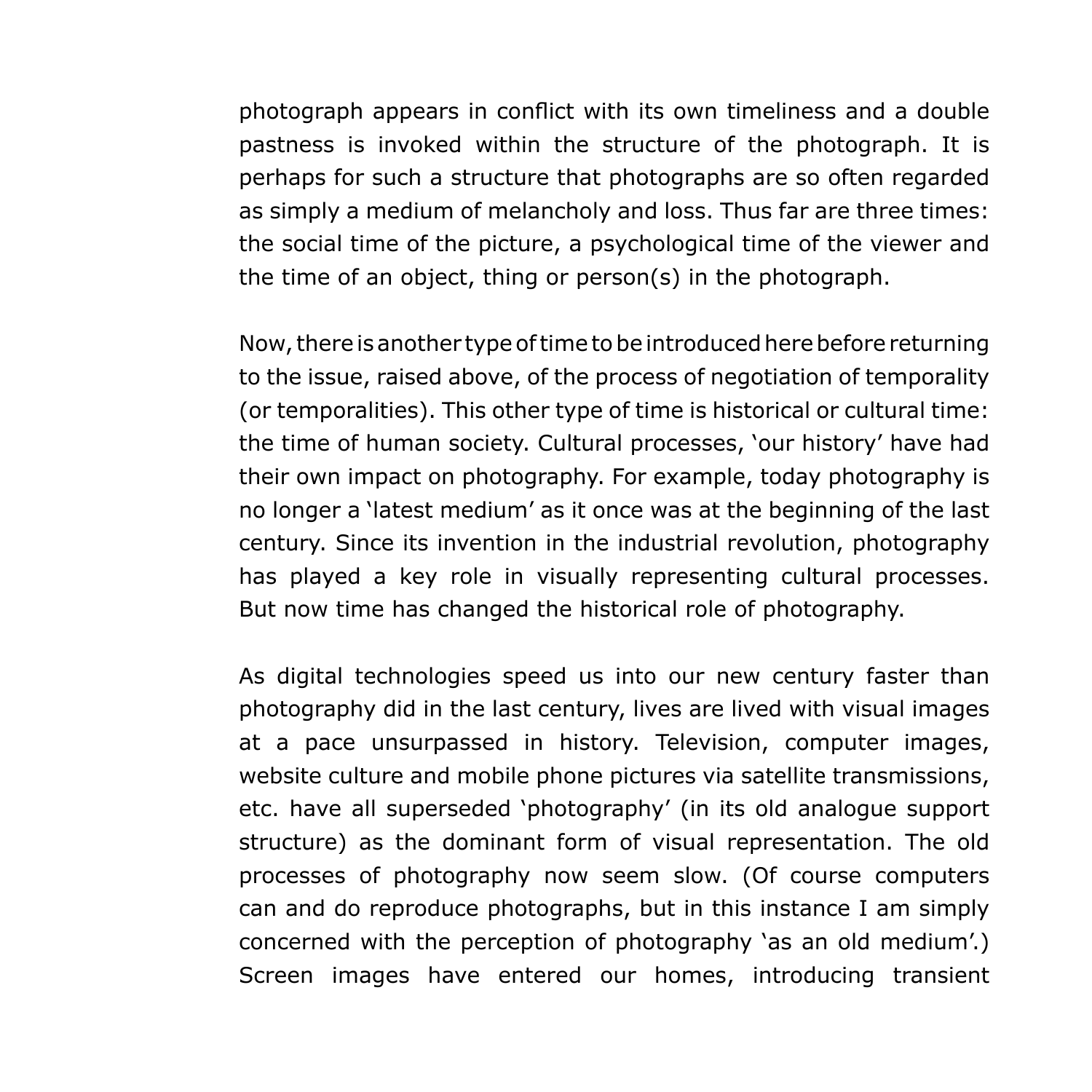impressions that flicker across to our individual lives in a relentless tornado of pictures. In such a fleeting space, photography is relegated to the past because it is perceived as an old medium and too 'slow' by comparison. Such a teleological technologically determined view would put photography and photographs in the same relation as painting was when photography spread across the world in the 1840s. The new 'photographers' looked down on painters and painting as the purveyors of an 'old' process.

My point is, that the act of looking at a photograph may today contain its own sense of pastness as a precondition, even before any particular picture is considered. Of course, whatever the technological substrate/base of the photographic image (analogue on digital), the still photograph still has a capacity to grip the viewer and it must be realized that the changes in technological form have only renovated the old not transformed it. Modernity turns out to be not a fixed moment, but merely the sense of movement, of presentness in relation to the conventional tripartite division of time: past, present and future. We can see here in the views about the time of a technology as old or new the very assumptions about time held in our notions of culture. What is 'new' or 'old' is held in relation to contemporaneity. And of course, if the idea of pastness is associated with a negative value by one constituency, i.e. those who are usually assumed to be progressive, (like the avant-garde), it will nevertheless be valued positively by another constituency, i.e. those usually assumed to be fundamentally conservative (although for the melancholic even 'nostalgia is not what it used to be'). This cultural sense of history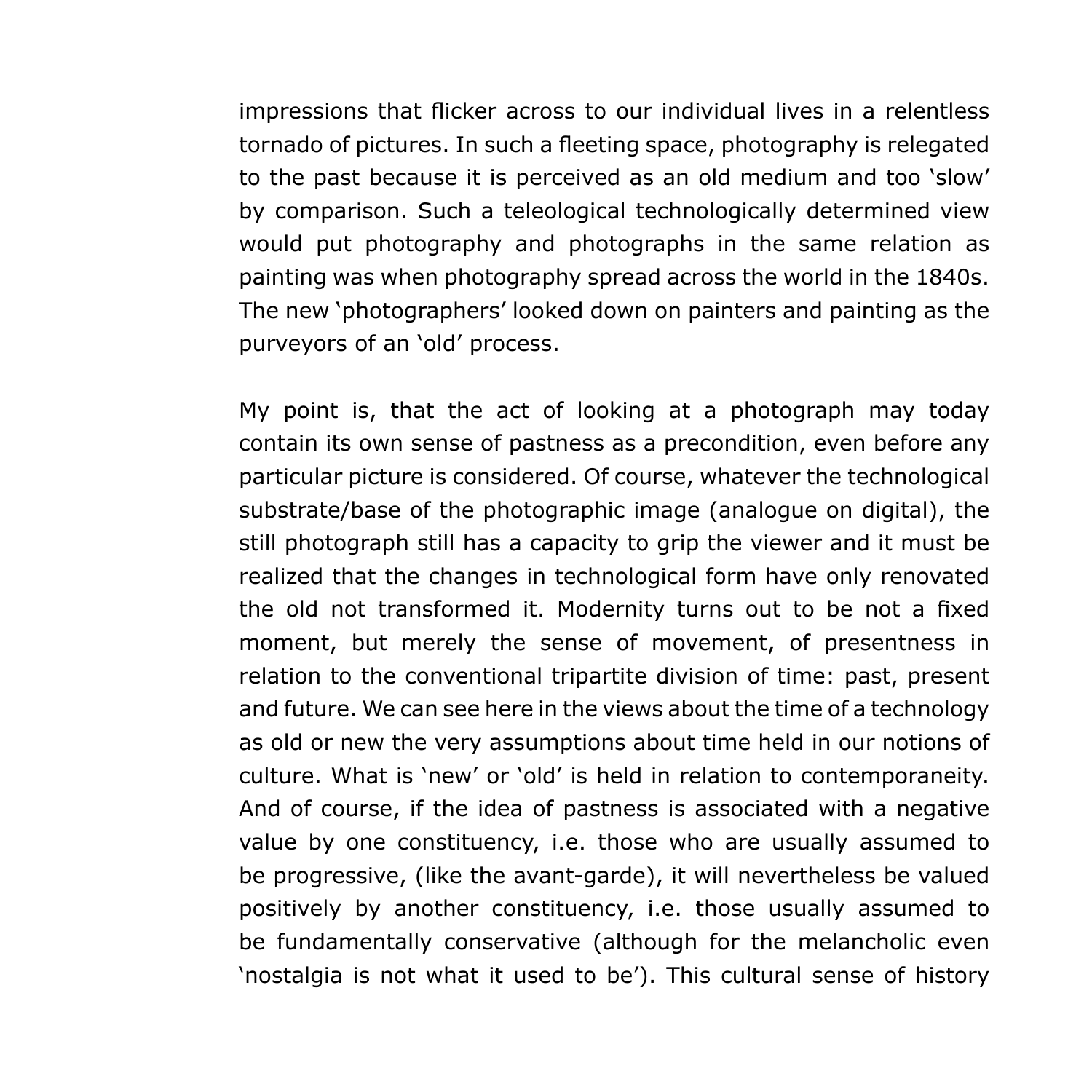and historical time, then, overlays the experience of the three times already introduced, though important to see here is how an individual viewer's own psychological time must intersect with these other times in the look at photographs.

Perhaps one of the most striking contemporary examples of this question is the refusal to let Princess Diana actually die. Although her body is buried in the ground, her image continues to appear across global media as though she is still alive. In this astonishing paradox, Diana appears to be not dead. In fact, to re-phrase this sentence: in order for Diana to not be dead her image is used to keep her alive. Here the past is invoked not as a memory, but as a cultural refusal to let the dead pass into memory. If an individual kept the pictures of their recently deceased loved-one around them in the way that images of Diana are kept circulating around our society, one might legitimately think they are suffering deeply in a severe state of traumatic loss and a refusal to 'let go'. Alongside such grand states of cultural loss, a kind of permanent social mourning inflicted on the public mind, the individual negotiation of temporality in looking at photographs can also involve this same type of, what must be called, a fetishistic refusal of death or 'the past' as the past. Yet, a viewer's relation to a photograph – even these same photographs - is not necessarily one that animates a simple wish for the past to be present, a nostalgic relationship. The relationship to the past can have another shape. Indeed, as psychoanalysis has already made us aware, in many cases an analysis of the past is essential in order for someone to actually have a future.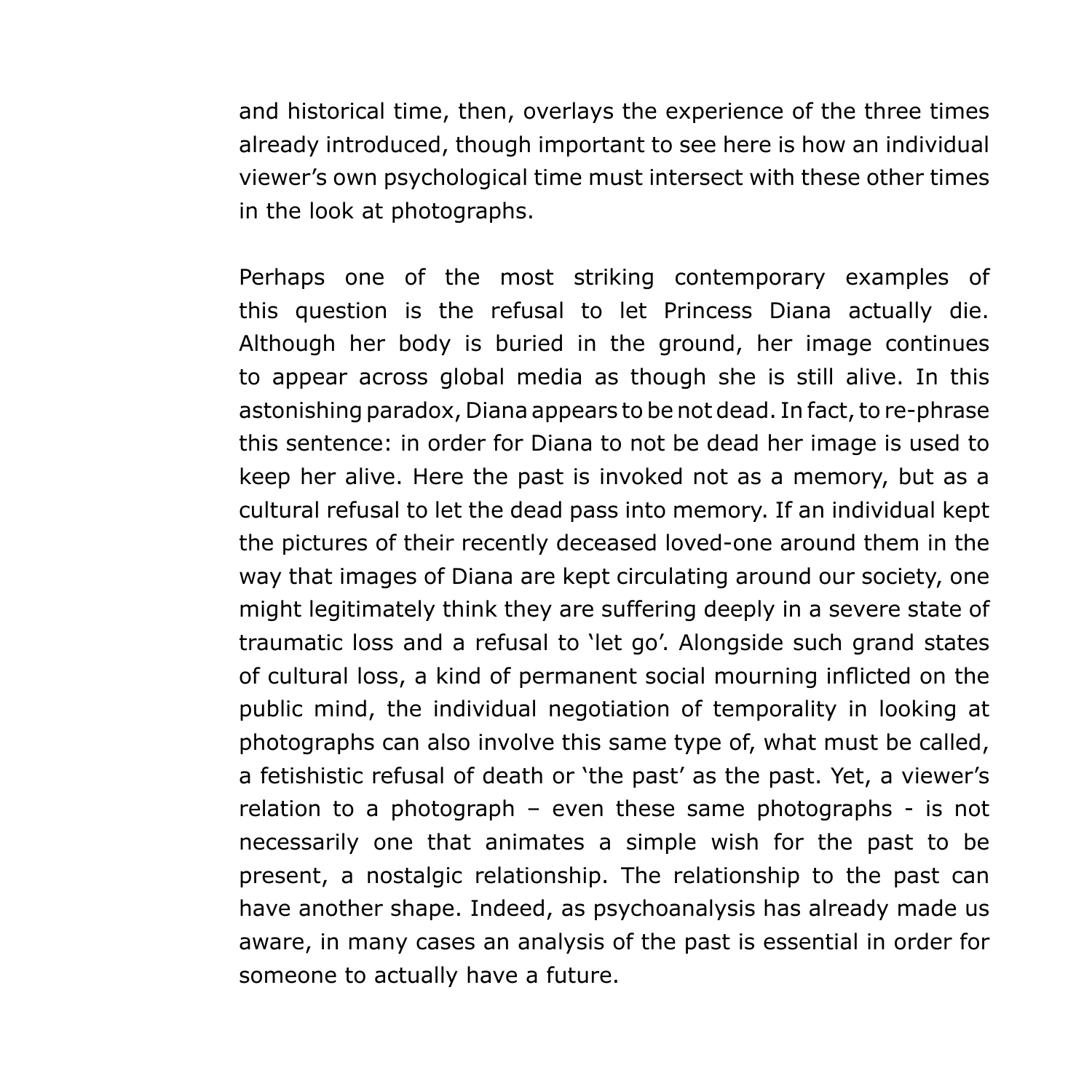The particular relation of any viewer to the negotiation of these temporal dynamics is not always decided in advance. The outcome of the negotiation will depend upon a whole set of factors, internal and external, on mood and disposition to engage with a picture, the context in which it is seen and so on. From this perspective it would be wrong to automatically assume that the response evoked is always 'nostalgic', as a yearning for the past. While such responses certainly exist, as in the cultural example of Diana, nostalgia can be described as a passive response to the conflicts of time. For example, 'I prefer that past time to this present' is a passive and perhaps sentimental relation to the present, or indeed a future. A more active relation would not collapse the present into the past as the nostalgic does, but do something else, which is precisely not the opposite. A more active relation re-negotiates the past.

To re-awaken the past from the viewpoint of the present is a means to re-consider that past from the perspective of the present, or even for the future. Such an experience may not be without pain. To detach oneself from a past, which by its very definition is already 'lost', means re-thinking its relation to the present. The relationship to the past can be re-negotiated and re-constructed in and through the present. If photography is imputed with a pastness in its essential definition, this might also be its strength, as in where a viewer can interrogate the past. Indeed, is this not what an author of a set of photographs might well use the production of photographs for, to interrogate a past too? In this respect, it is interesting to think about photographers/artists who have done precisely this, though they may not ever have made claims to do so with their work.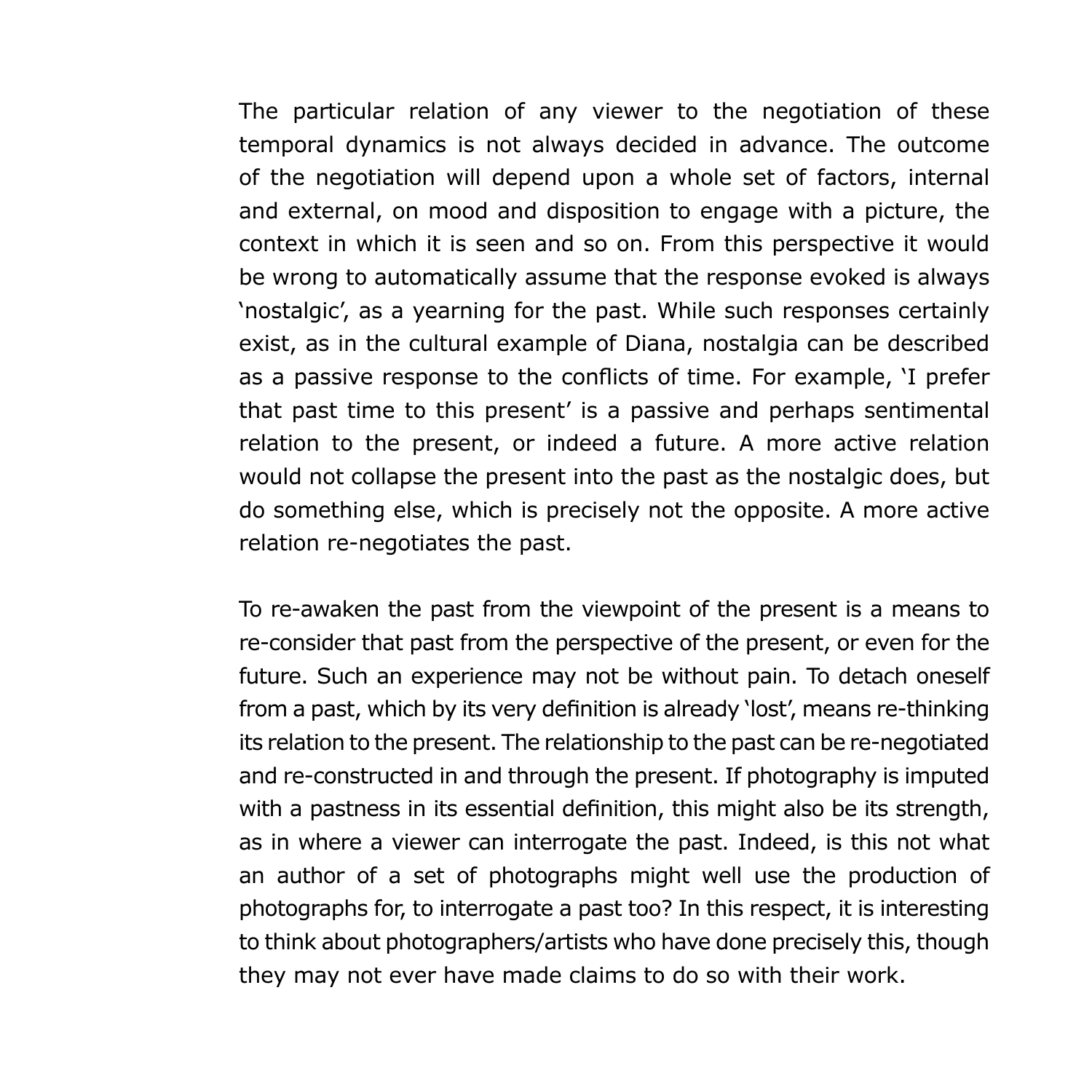When someone sets out to interrogate the past with a camera (the photographic codes of such work are yet to be mapped), to attempt a re-construction of the representation of a past, the work is already asking questions about time past in an active mode. To look is an attempt to know. Such a project opposes the usual notion that looking inhibits knowledge. If photographs can be used to re-construct the past from within the present, this reconstruction is a work of afterwardness that become a representation for analysis of the past.

I think that this is the work that many photographers who work in 'street photography' are doing, even if they never put it like this. Why is it, for example, that so many well known - mostly men – photographers have 'returned' to the same sites associated with youth and courtship, for example the investigation of family homes, parks, seaside resorts and funfair palaces, places of the scenes of adolescent dreams? To take the relevant example here, famous photographers fascinated with the space of funfairs are absolutely abundant, from Lewis Hine to Robert Frank and Bruce Gilden, Coney Island in New York is returned to again and again, like criminals to the scene of a crime. In the UK there are many photographers too from Tony Ray Jones to Martin Parr ... and many others.

Already these seaside sites and their leisure objects - funfairs - have a fundamental pastness about them. The machines of the funfair seem to have a nostalgia in their archaic mechanical pleasures, but perhaps this effect is based, not so much on their pastness, as a sentimental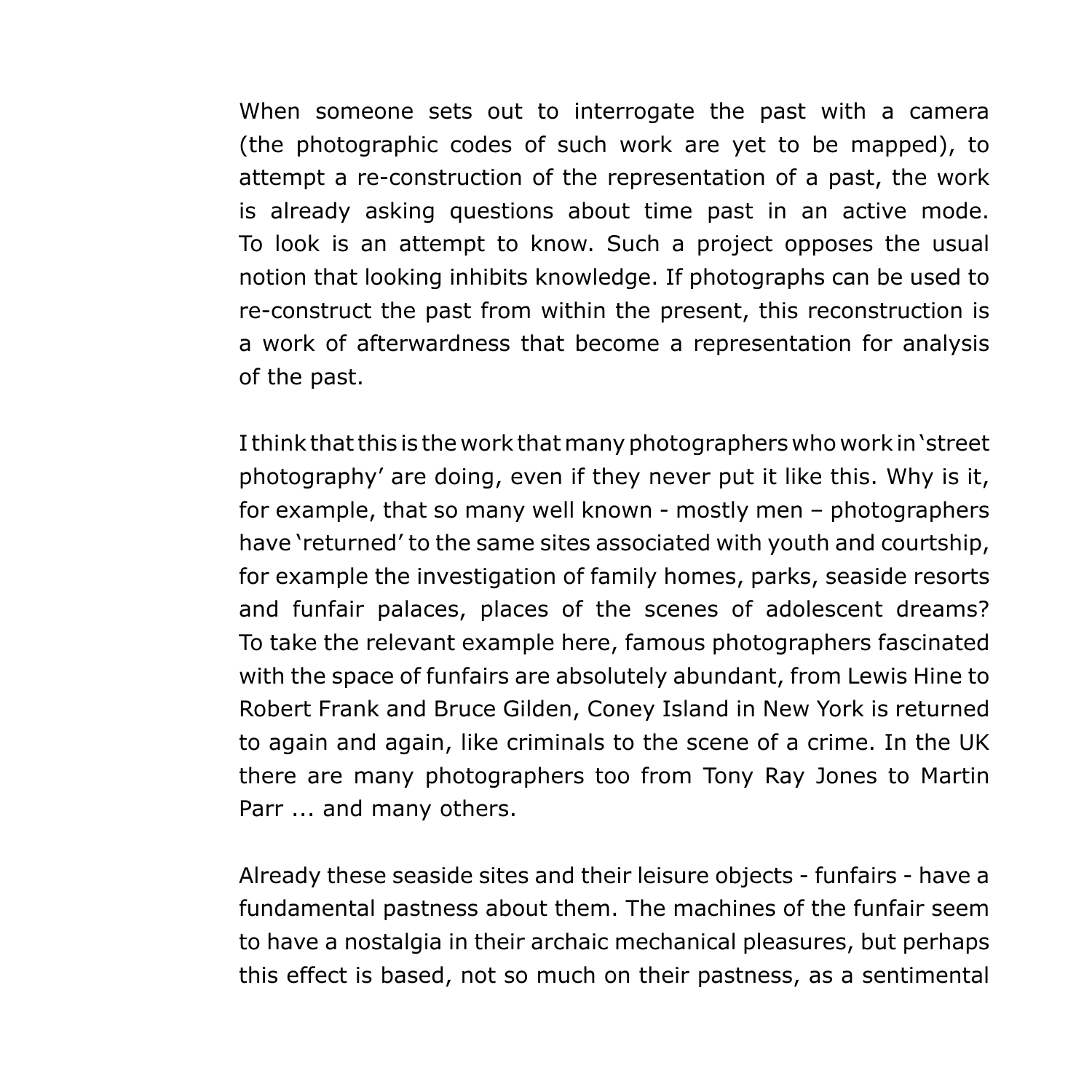loss, but more as an enigmatic space that has some unfathomable significance. This enigmatic meaning only manifests as a sense of loss, i.e. a non-meaning only appears as like a lost experience. Perhaps this is why teenagers so often find themselves at home in such places. The funfair is a space that is not a place. It is somewhere one can stay, as though 'at home' without deciding where it really is. 'Killing time'. The smell of popcorn, and salty air amidst the brightly painted, strange contraptions intended to whisk the human body into an alienating state offers, perhaps, an anxious homeliness floating exterior to concrete historical and cultural space. The idea of a funfair as a kind of home is not so absurd; indeed many characters in films and other stories often do live there. These characters have usually found the funfair to be some kind of refuge, from evil, their families or enemies or even from themselves. It offers them a respite from social time and their presence in the human narrative of history.

If I have strayed into fictional culture it is because the psychological experience of time by the viewer makes no such clear distinctions as the rational ones I have enumerated. In the act of viewing a scene, all manner of personal references, bits of film, life experiences and memories are woven into the cloth of an individual's sense of a place and space in time. All collapsed together these references obscure the origins of a photographer's or viewer's fascination with a particular time and space. Thus each viewer must do their own 'work' of memory and their own research into time past will have consequences for what becomes cultural memory. Otherwise, the more photographs there are, it can be claimed, the more we are condemned to live in a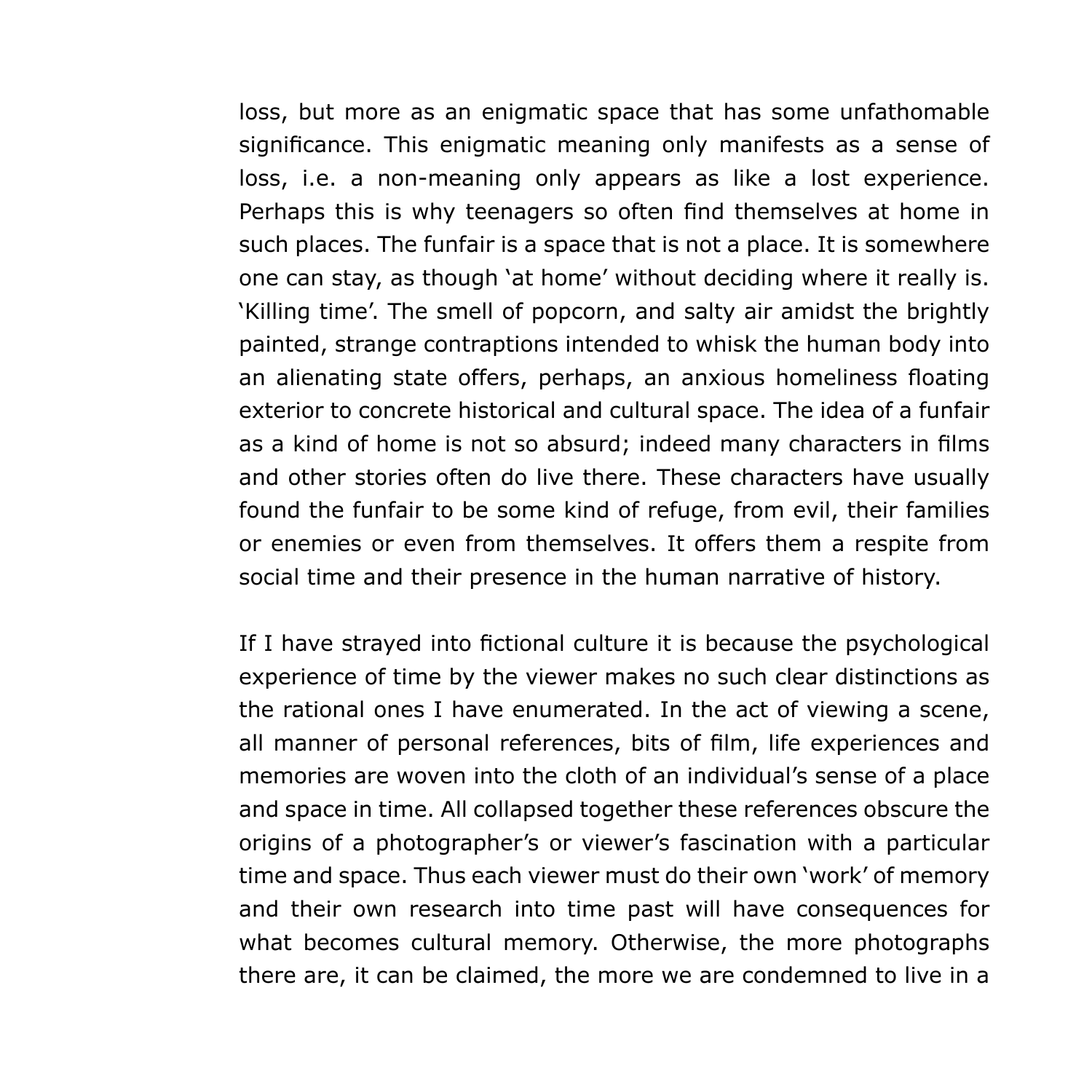society that is perpetually presented with its own past as a loss. William Henry Fox Talbot's remark about photography recording 'the injuries of time' could not have been a more prescient warning about how we use our relationship to time in photography. In one sense, the confrontation with different times can create a kind of catastrophe or crisis, a giddying assault on the human cogito of 'I am, here and now' into 'Am I, here or now?'. In another sense, the disorientation achieved from such an experience might well lead to the desire for a different kind of stability and a different destiny.

> David Bate Reader in Photography University of Westminster, London October 2006

 $<sup>1</sup>$  Of course one difference between photography and film is that in film (and television) the viewer does not</sup> control the time, the length of time that they have to look at an image. The film controls speed of viewing, although now on DVD and video the viewer has more control, they can stop it and start it, etc, as when looking at photographs in a book or on a gallery wall.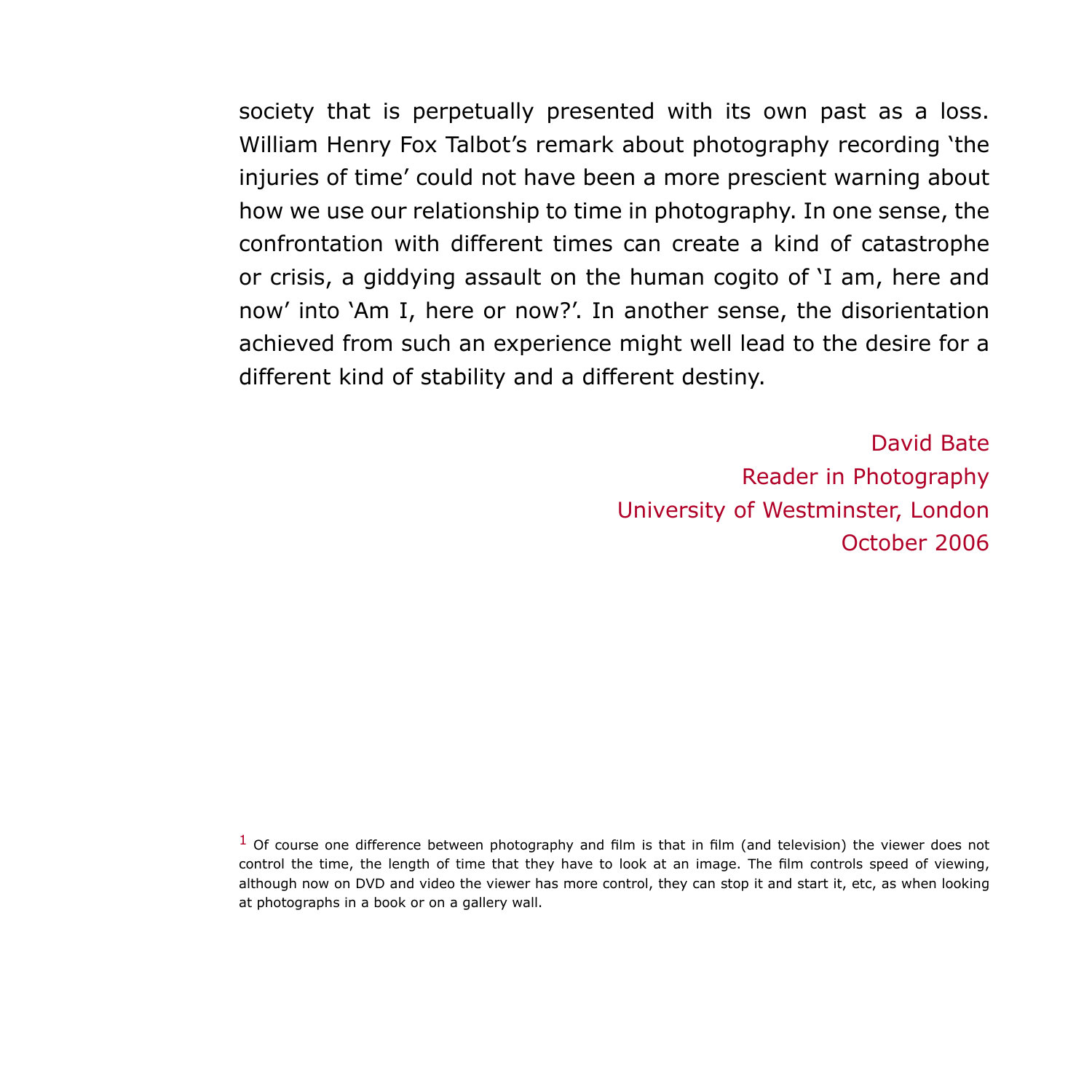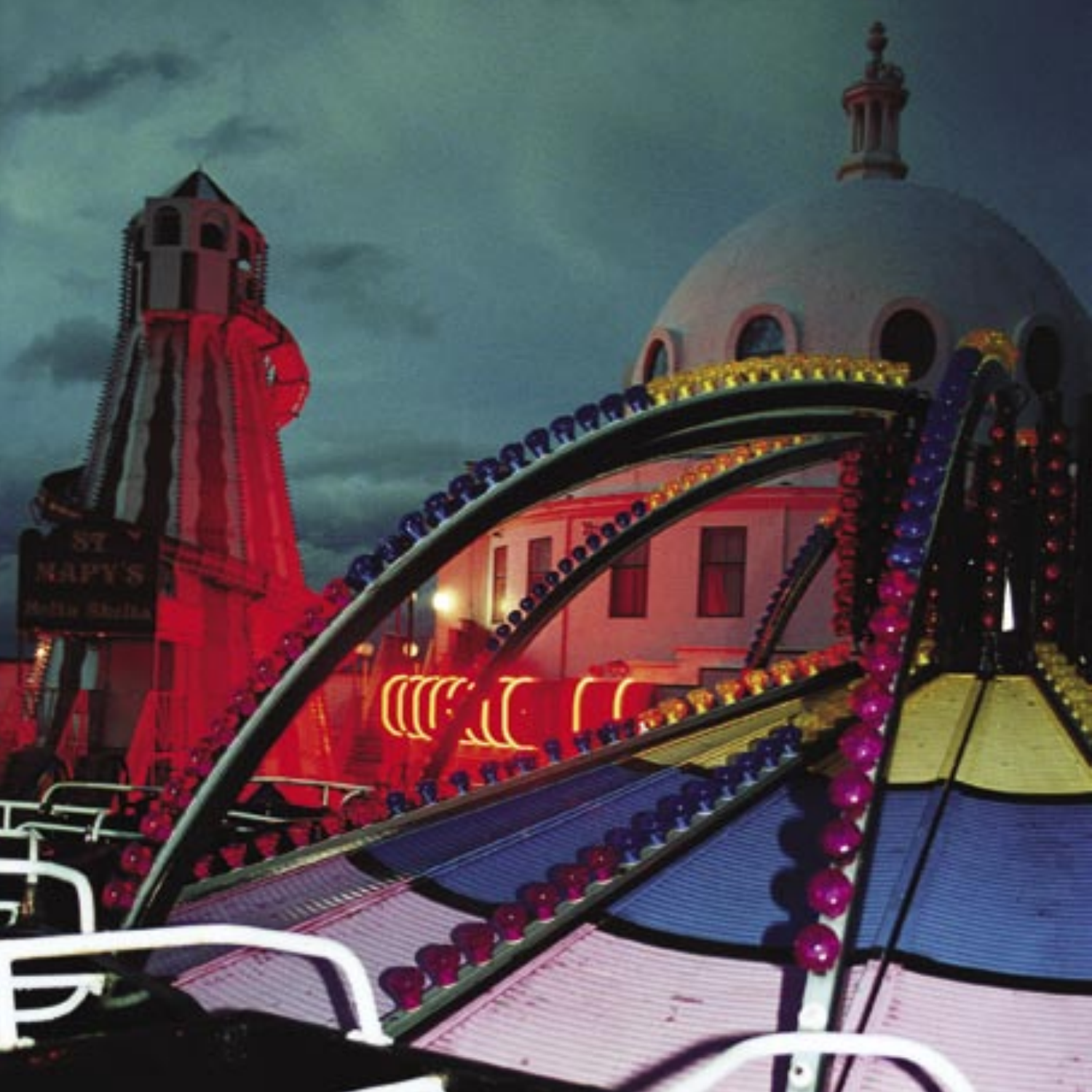David Bate Reader in Photography University of Westminster, London

> Dr David Bate is Reader in Photography at the University of Westminster. His photographic project Zone has been shown in seven different countries, most recently at the Istanbul Photography Biennale during September and October 2006 and was also at the Museum of Contemporary Photography, Chicago in March of this year.

> His writings include: Photography and the Occidental Tourist published in Afterimage (USA), Third Text (UK) and translated into German in 2004; The Mise-en-Scene of Desire for the Institute of Contemporary Arts, London; Voyeurism and Portraiture in Geometry of the Face, National Museum of Photography, Denmark, and his first book Photography and Surrealism was published by IB Tauris in 2004. Alongside these writings he has also made many contributions to discussion of contemporary photography in art journals, such as Contemporary (UK), Portfolio Magazine (UK), Source (N. Ireland) and in numerous catalogues.

> He was visiting professor at the National Academy of Arts in Tallinn, Estonia between 2000 and 2005 and is currently visiting professor of photography at RobertMeyer Kunstskolle in Oslo, Norway. His visual works are represented at Danielle Arnaud Contemporary Art in London, UK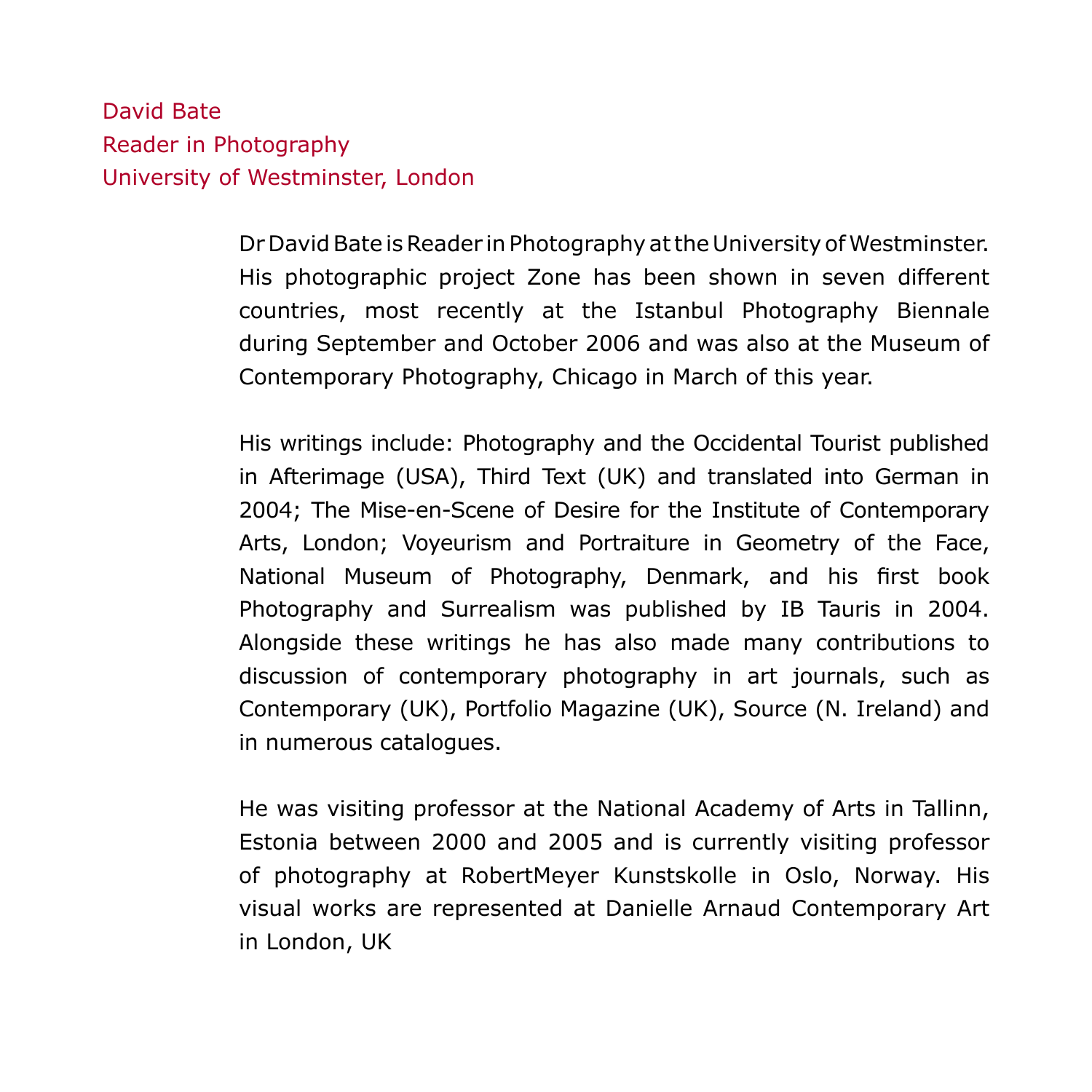#### Denny Robson Photographic Artist + Fine Art Doctoral Candidate

Denny Robson grew up in the North-east of England and is now a photographic artist based in London. Before becoming a visual artist full-time she was an editor and a writer of both fiction and non-fiction. She completed an MA in Photographic Studies at the University of Westminster and is now an Arts and Humanities Research Council (AHRC) practice-based fine art doctoral student at Goldsmith's College, University of London. Her research title is 'Re-thinking time', and her current work-in-progress includes a series on 'lost objects'.

Denny exhibits nationally, recently in a solo show 'Shadowplay' at Focal Point Gallery, Southend, and Rochester City Art Gallery; and also internationally, most recently in a group sci-art exhibition at CERN, Geneva, and in 'Fantastic Realism' at Tallin Art Hall, Estonia.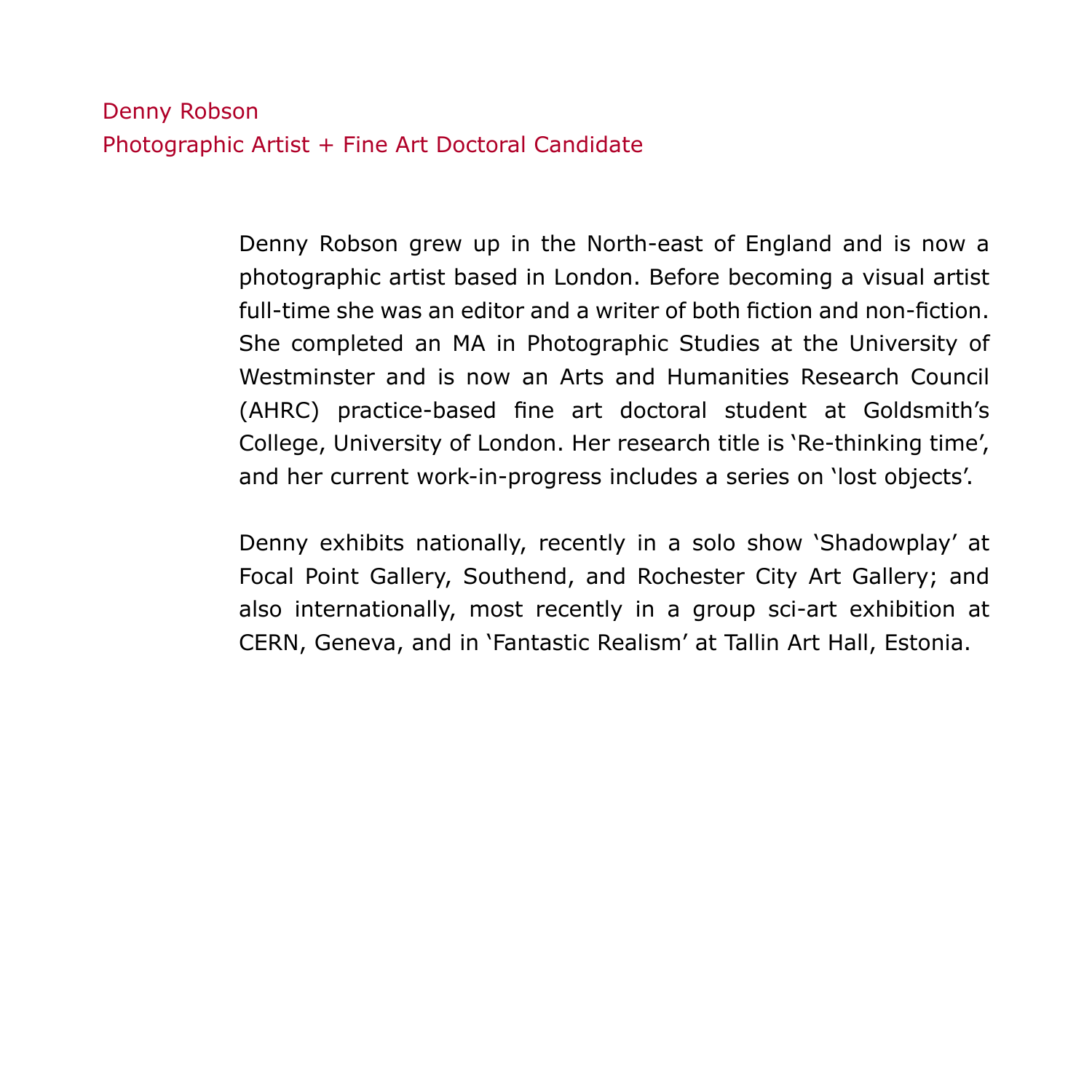Arts and Humanities Research Council

Each year the Arts and Humanities Rese arch Council provides approximately £90 million to support research and postgraduate study in the arts and humanities, from archaeology and English literature to design and dance.

In any one year, the AHRC makes approximately 700 research awards and around 1,500 postgraduate awards. Awards are made after a rigorous peer review process, to ensure that only applications of the highest quality are funded.

Arts and humanities researchers constitute nearly a quarter of all research-active staff in the higher education sector. The quality and range of research supported not only provides social and cultural benefits but also contributes to the economic success of the UK.

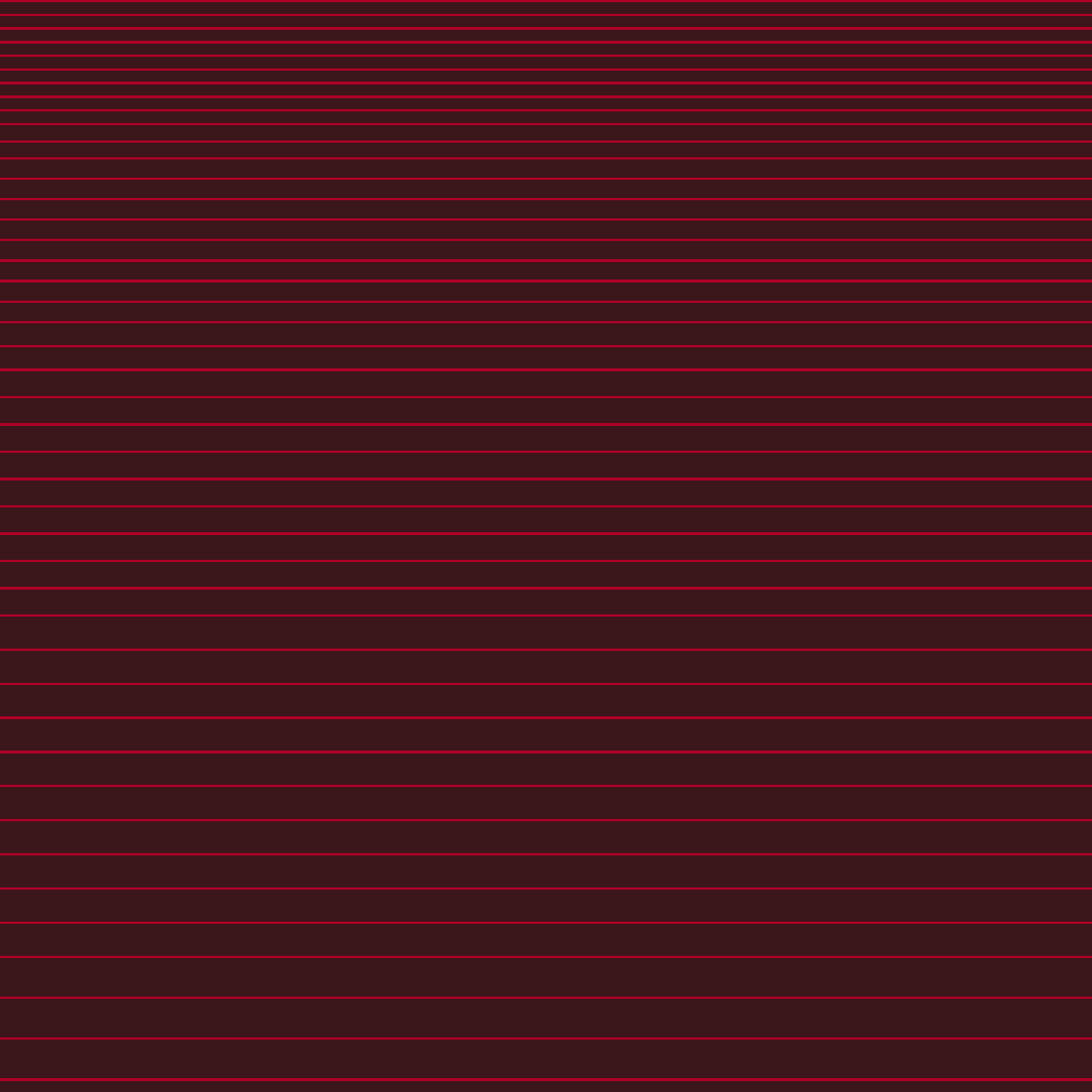### EVENT

The Gallery invites you and your guests to the

text+work event and private view on Thursday 2nd November, details are as follows:

Event Thursday 2nd November 2006 from 4.30 to 5.30pm Lecture Theatre One

Followed by a Private View in the gallery from 5.30 to 7.00pm

For further information and to book a place for the event please contact:

Violet McClean, Gallery Officer on vmcclean@aib.ac.uk or 01202 363351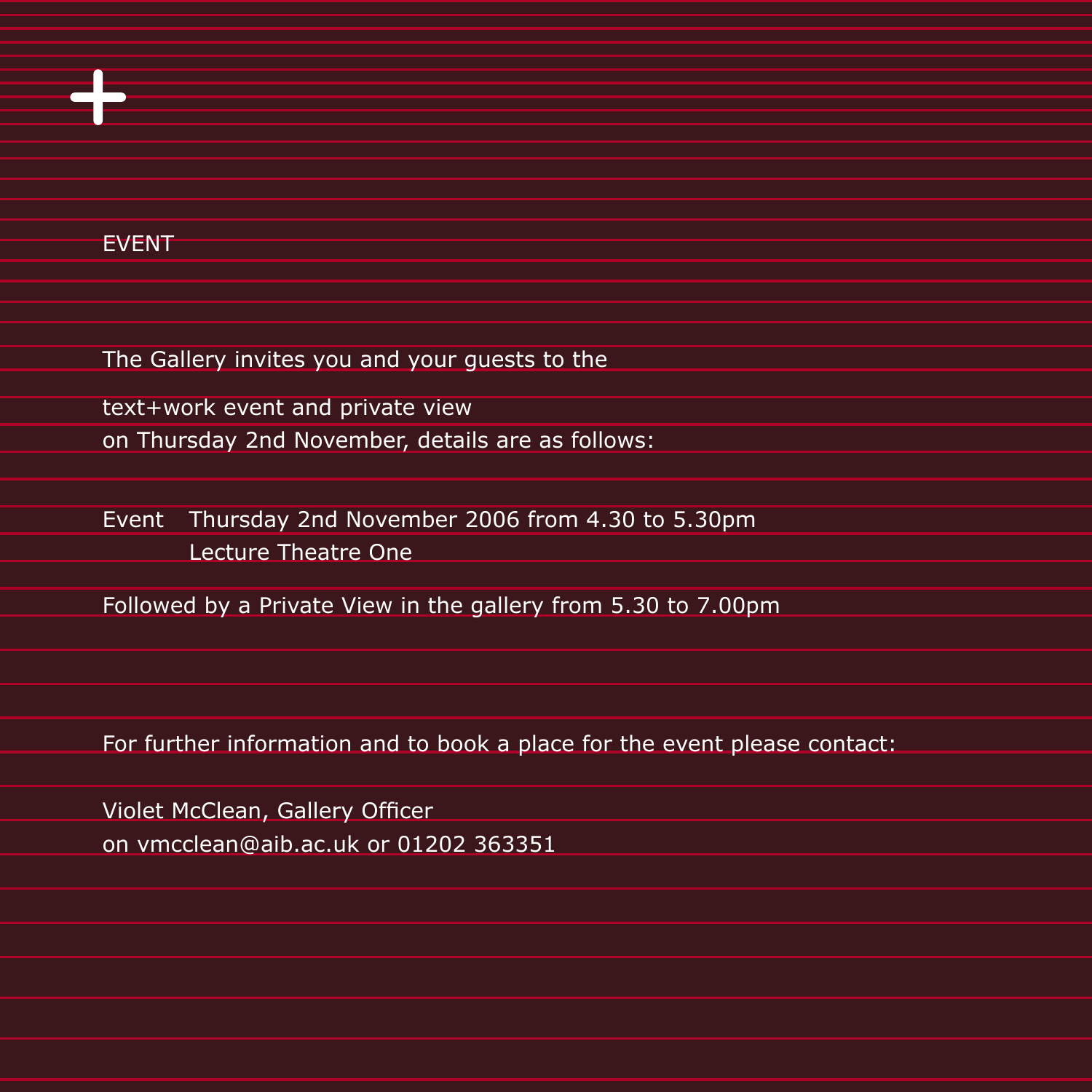#### text+work

The Gallery, The Arts Institute at Bournemouth

The Gallery is a major resource for contemporary visual art at the Institute and has received regional and national recognition.

The concept of text+work underpinning the exhibition programme, promotes dialogue between innovative contemporary art and design practice and its theoretical context. It provides a platform for practitioners, writers and curators who wish to examine and extend the boundaries between contemporary practice and critical discourse. There are text+work gallery events, critical texts, shared and networked exhibitions, and a text+work website. A text (essay) is published by text+work to accompany each exhibition in the text+work programme.

The Gallery programme also includes collections on loan from galleries and museums, as well as initiating exhibitions by some of today's leading artists and critical writers including Ian McKeever and David Miller (poet), Susan Stockwell and Rosemary Miles (Curator, Victoria & Albert Museum).

The Gallery also functions as a learning resource and is integrated into the teaching, learning and research practice undertaken at the Institute. Student achievements are displayed in the Summer Show exhibitions and, at times, students have the opportunity to propose or curate shows as part of the gallery programme.

For more information on the text+work programme and supporting events please log on to the website: www.textandwork.org.uk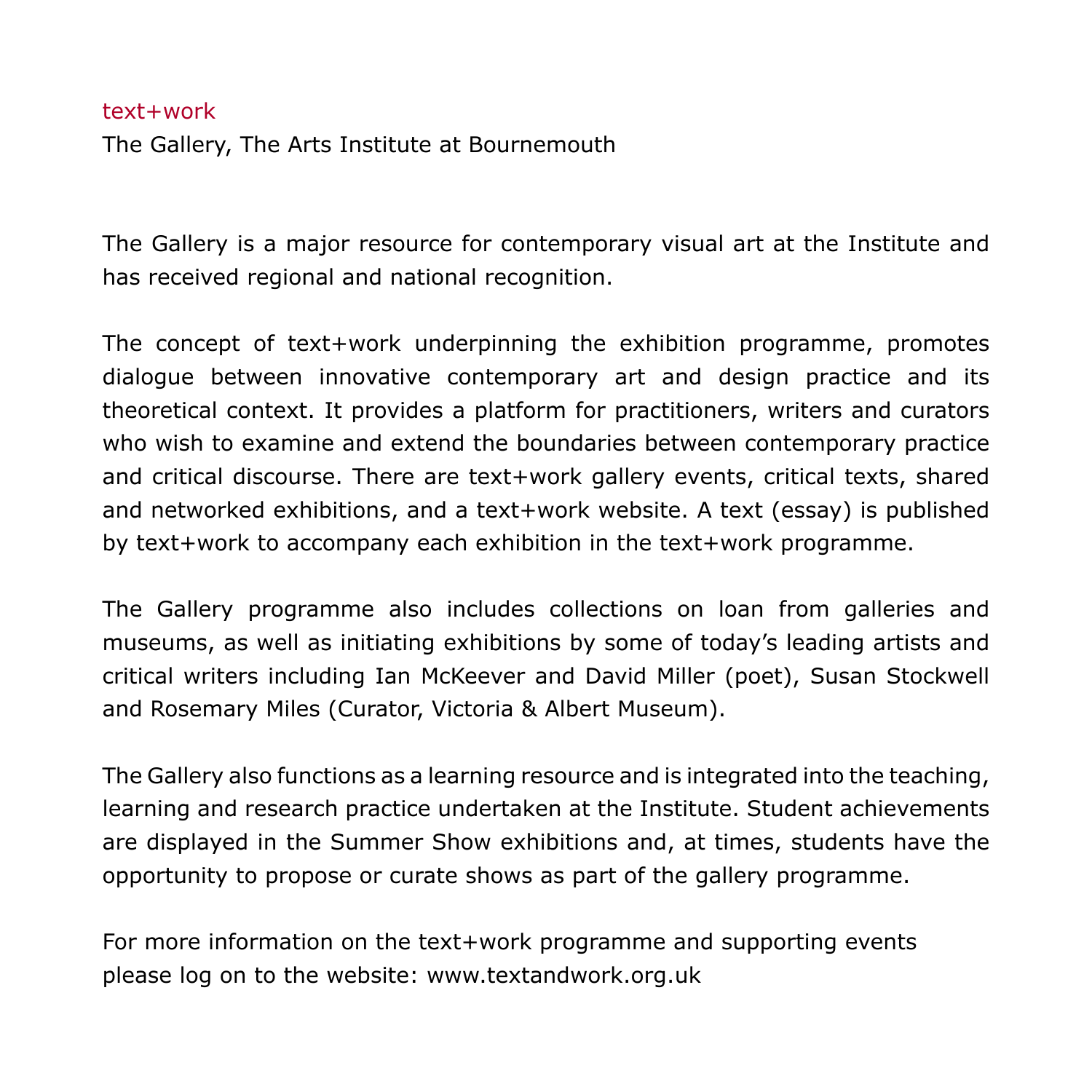#### ACKNOWLEDGEMENTS

copyright by the artist The copyright of the text (essay) resides with text+work Images copyright by the artist

| Written by  | David Bate                             |
|-------------|----------------------------------------|
| Edited by   | Violet McClean / vmcclean@aib.ac.uk    |
| Designed by | Sonja Stender / design@jazznoons.co.uk |

the **arts institute** at bournemouth

Published by text+work, The Arts Institute at Bournemouth

ISBN 0-901196-15-0